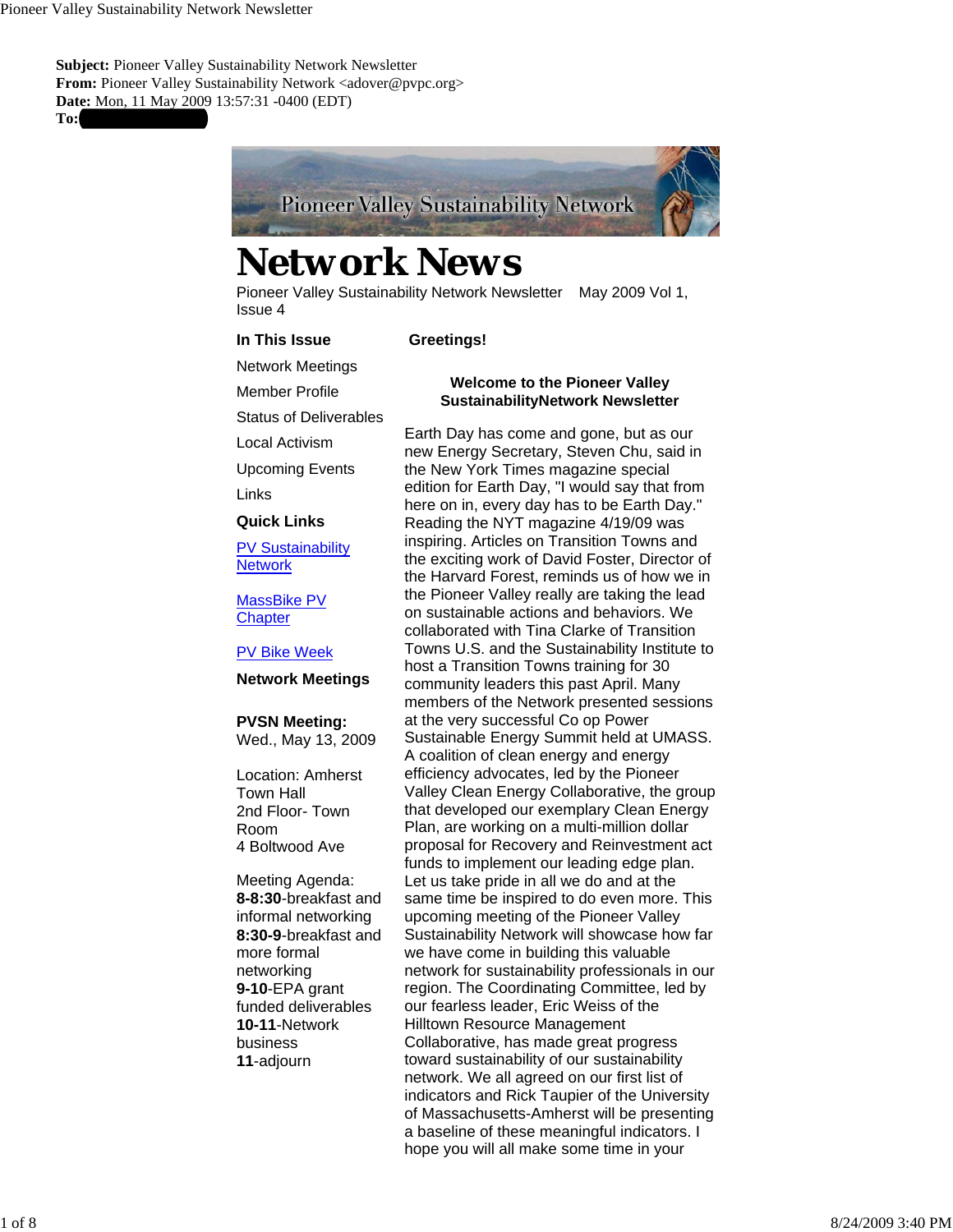busy schedules to attend the meeting on May 13th at the Amherst Town Hall to hear about these exciting efforts and to be inspired by one another to do even more. I thank you all for the terrific work you do and I hope to see you on the 13th. -Catherine Miller, Sustainability Planner at the Pioneer Valley Planning Commission

#### **Member Profile**



*"Knowing the Network"* an interview with **Eric Weiss**

*Eric Weiss leads network meeting*

#### **How long have you lived in the Pioneer Valley? Why here?**

I moved here when I was going to UMASS where I got my Bachelors and Masters in Mechanical engineering and then never left. My Masters thesis focused on wind power in the New Bedford region and alternative energy projects

#### **Tell us about your vision for your business/organization & how it relates to sustainability.**

I have worked on recycling issues in the valley for over 20 years. I see recycling as just one piece of the overall sustainability equation.

#### **Why are you interested in sustainability?**

Because it only makes sense to live our lives in as sustainable a way as possible. We are not entitled to over consume resources. We can limit our impact just by being conscious of what we do.

#### **Why did you get involved with the PVSN? What is your vision for the network?**

I got involved with PVSN because I knew there were many groups working in many areas that may or may not be aware of each others activities. My vision for the PVSN as the first Chair/Facilitator is to get the network up and going as a resource for all involved. We can become a significant informational resource as we move ahead so long as we keep focused on that being our primary mission.

#### **What is the future of sustainability in the Valley? State?**

The Pioneer Valley is perfect place to promote sustainability. We should have recycling, windmills, solar collectors, land use planning, conservation, public transportation and any other "green" efforts which allow us to become more locally sustainable. We must do it here because we have a great local environment to start with that needs our protection for the long term.

#### **Book recommendation: Influential reading for you.** I like Van Jones new book on Green Collar Jobs I also liked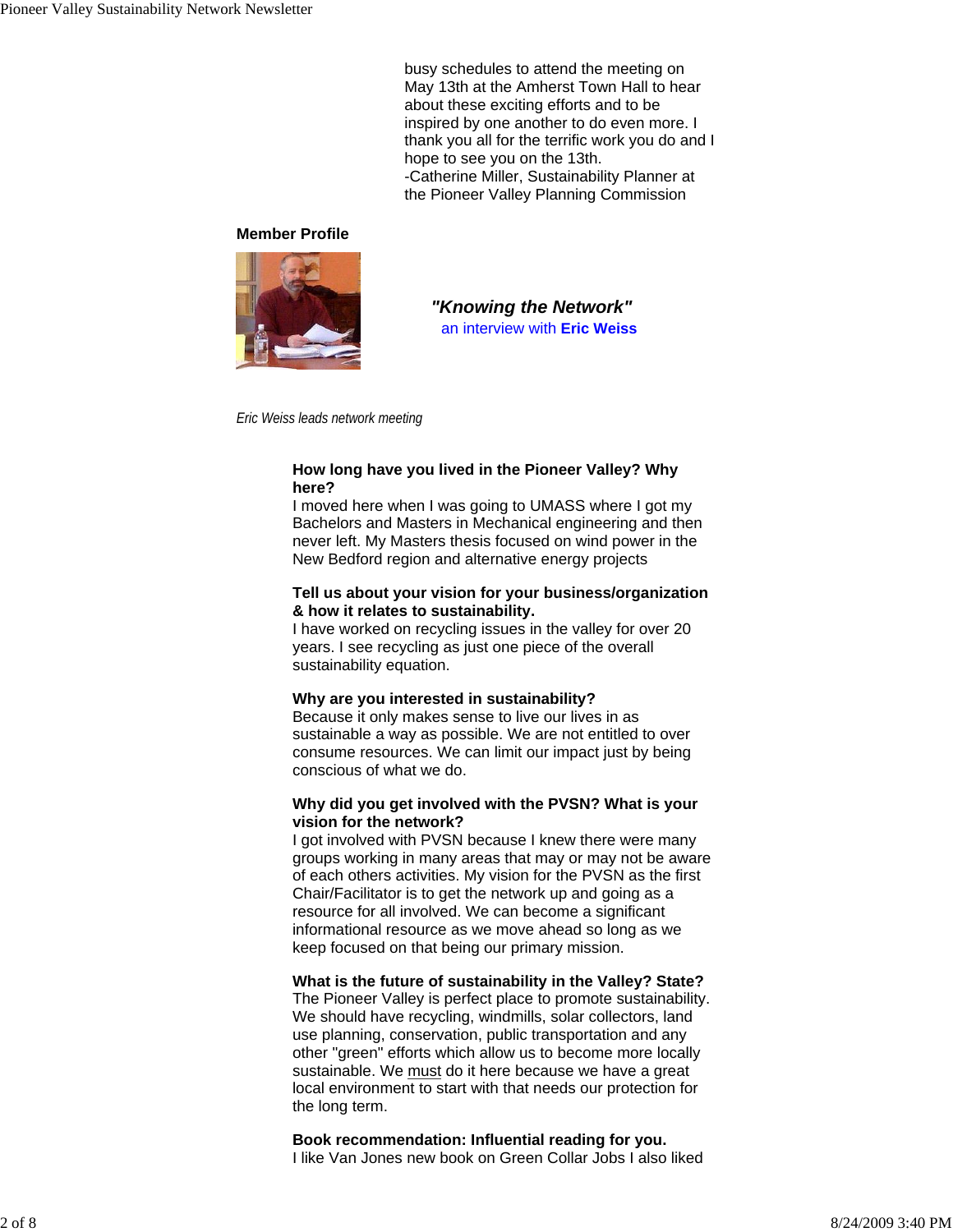"Silent Spring" when I read it years ago. Another personal favorite is "The Monkey Wrench Gang". Al Gore's Earth in the Balance and movie "An Inconvenient Truth" are also personal favorites.

#### **Status of Deliverables**

A Short Report on the Status of the EPA Funded Pioneer Valley Sustainability Project

 We are about to enter the third and final year of EPA funding for the Pioneer Valley Sustainability Project. The grant required us (UMass and PVPC) to complete a set of 12 deliverables within the three year period. Eight of those deliverables have been completed, two are partially completed and two are yet to be started. Establishing a network of sustainability advocates has gone very well and the group meets every two months as a whole and in subcommittees from time to time. Graduate students from Landscape Architecture and Regional Planning at UMass completed a literature survey on the use of indicators, conducted case studies of 17 sustainability indicator projects in the U.S. and organized focus groups to discuss how indicators might be useful for a range of sustainable initiatives such as local agriculture, affordable housing, and renewable energy.

 The sustainability art contest was held and the winner created a wonderful art installation that is travelling to the Pioneer Valley towns. The pvsustain.org web site is in its second incarnation and content continues to grow. Final selection of an indicator set was done in April and we are now actively gathering the data to support those indicators. In the fall we will begin to show indicator information on the web site. Most of the ground work has been laid for the decision support tool intended to assist building owners with energy system decisions and several early versions of the tool have been tested and critiqued by a variety of users. In the coming year we will look to see that DSS tool available on line before we begin to discuss how it might be applied to land and water use decisions.

Rick Taupier UMass Amherst

#### **Local Activism**

Since 1956, May has been recognized as National Bike Month and the third week of May celebrates "Bike to Work" week. In the Pioneer Valley, we are celebrating the 10th Annual Bike Commute Week from May 11th- 15th (with additional events on the weekends). Ten communities in the region will host 27 different events promoting bicycling including film festivals, bike decorating, a bike rodeo, free breakfasts, guided tours, bicycle safety clinics, lectures, and community rides. Although Bike to Work week celebrates commuting to and from work, any trip using a bike instead of the car supports an eco-friendly/human-friendly transportation system. Most non-work trips are viable by bicycling because 75% of non-work trips are less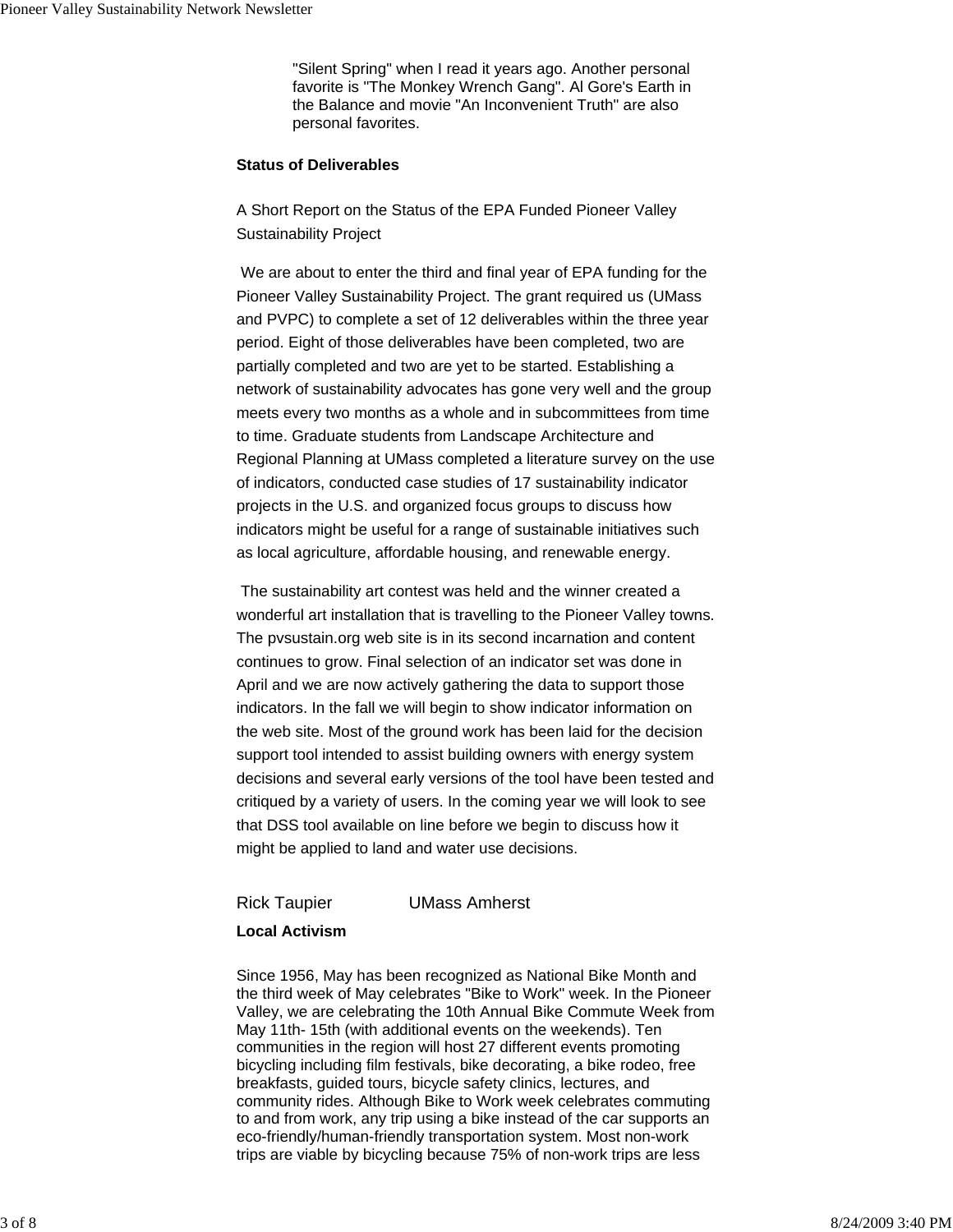than 5 miles.



The bicycle is the vehicle for our sustainable future. Biking is economical- households spend 20% of budget on automobile expenses; it's healthy- the sedentary lifestyle of most Americans has created an unhealthy society with 66% of population overweight and 32% obese. Lack of physical activity among children has lead to 1

out of 4 children being overweight. It's environmentally friendly- no fuel emissions means less green house gas in the atmosphere, better air quality, and a smaller carbon footprint.

Our current transportation system puts our health and our environment in jeopardy by contributing to sedentary behaviors, hazardous pollution levels, and preventable injuries and deaths. Now more than ever, we need to create communities that promote active living, reduce pollution levels, increase accessibility, and ensure safety for all transportation users. Be apart of the solution- ride your bike to work, to school, the post office, the store, to visit friends, and get out and support bicycle events in your community. Bike Commute Week events calendar www.pvbikeweek.com

Bicycle resources: MassBike (Pioneer Valley Chapter) League of American Bicyclist Complete Streets

Tony Dover *Sustainable Development Planner* (& Regional Coordinator of PV Bike Commute Week)

#### **Upcoming Events**

# *May 2009*

#### **Winter Fare 2010 Meeting**

#### *Monday, May 11, 6:00pm*

We're holding an open meeting for anyone who is interested in getting involved in the Greenfield market or in winter farmers' markets elsewhere in the Pioneer Valley. We're seeking input and opinions. We hope some folks will volunteer to help organize winter farmers' markets, but coming to this meeting does not imply commitment to future involvement. The meeting will be held at 6pm on May 11th at the CISA office, 1 Sugarloaf Street, South Deerfield. Help support year-round sales of local food! To learn more about Winter Fare in 2008 and 2009, please visit the Winter Fare website: www.winterfare.org. For more information, email claire@buylocalfood.org.

**Pioneer Valley Bike Commute Week Events** *May 11-17* See events calendar at www.pvbikeweek.com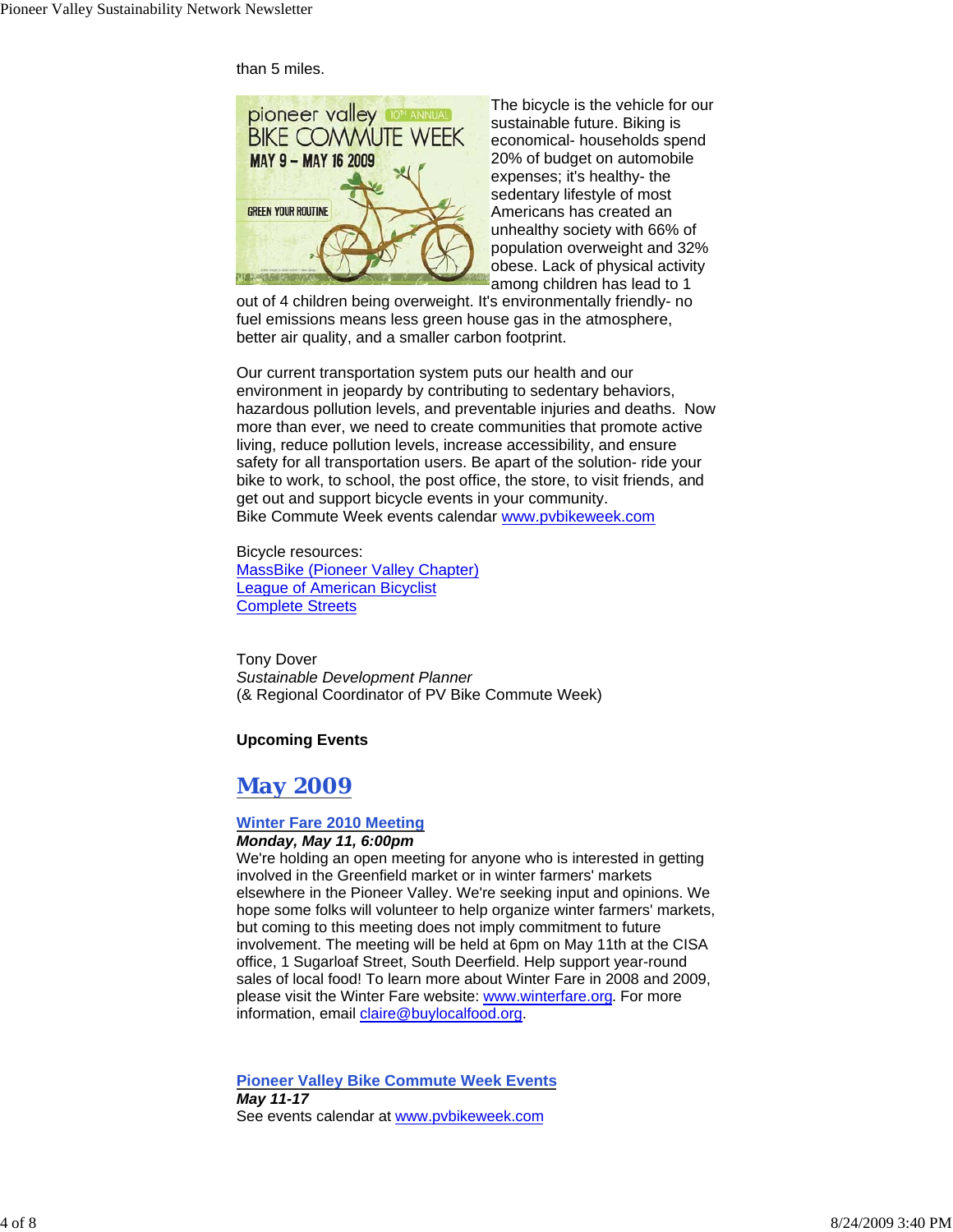#### **Massachusetts Wind Working Group Meeting**

*Wednesday May 13th, from 3 to 5 pm* Wind Turbine Tour: Holy Name School, Worcester, MA

We will tour the new 600-kW turbine and hear remarks from Holy Name President Mary Riordan and project developer Sustainable Energy Development, who will also talk about the viability of community-scale wind energy.

To those who have RSVP'd already, thank you. If you haven't yet, please do so.

Where: Main Auditorium Holy Name Central Catholic Junior/Senior High School 144 Granite Street, Worcester, MA

Directions: http://www.holyname.net/directions.html Parking: Park anywhere, and follow the signs to the auditorium

#### **Green Drinks- Northampton**

*May 13th* Northampton Brewery 5:30-7:30

#### **16th Annual New England Energy Conference and Expo**

#### *May 18th and 19th, Groton, CT*

For registration and information, go to: www.neca-cpesconferences.org presented by the Connecticut Power & Energy Society and the Northeast Energy & Commerce Association

#### **Ecological Intelligence** *Monday, May 16, 7pm*

Will Raap will speak on Ecological Intelligence, the new guiding principle for sustainable land use and economic development, during a public lecture at Conway Town Hall at 7 pm. Raap is the founder of the Intervale Center in Burlington, Vermont. Sponsored by the Conway School of Landscape Design.

#### **Northeast Energy & Commerce Association's 16<sup>th</sup> Annual, New England Energy Conference & Exposition** *May 18-19, 2009* Mystic Marriott Hotel - 625 North Road, Mystic, CT

New England Energy Markets: Today and Tomorrow This annual two-day conference unites industry leaders and public officials with a stake in the Northeast energy markets to discuss and debate critical industry issues. Concerns over climate change and an increased desire to control carbon emissions have spurred debate over an appropriate fuel mix to meet increasing regional demand.

**Mayoral Debate on Sustainability** *Tuesday, May 19, 7:00-8:30* GCTV, 393 Main St., Greenfield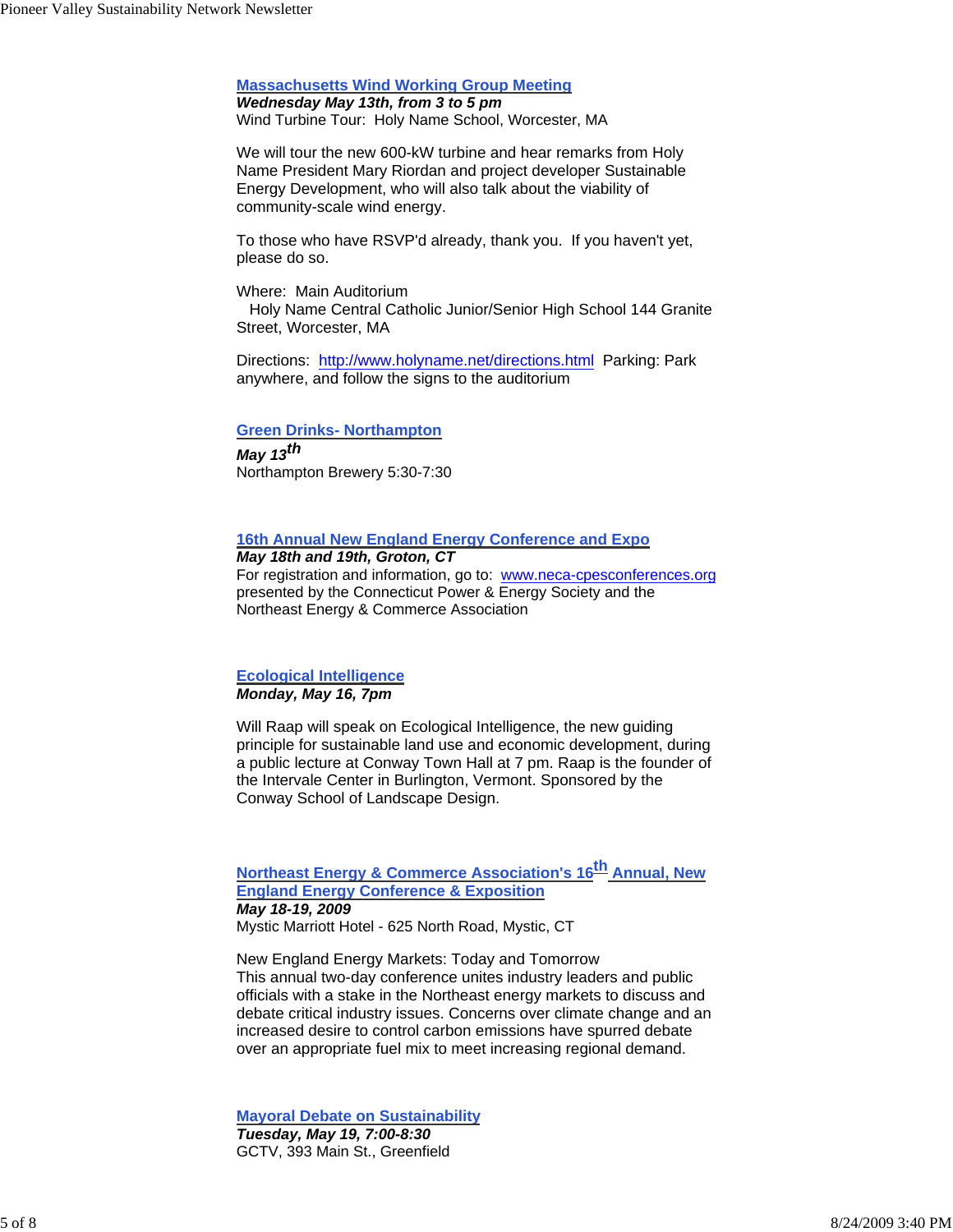Bob Paquette, host of WFCR's Morning Edition, will moderate the final Mayoral debate on Greenfield Community Television, on Tuesday, May 19, from 7:00 to 8:30pm. The debate will be shown live on Tuesday on Channel 15. The topic will be sustainability. The questions for the debate have been gathered from Greenfield residents, business people and civic leaders by the Greening Greenfield Energy Committee. Refreshments will be served.

#### **Alternative Energy & Energy Efficiency 09**

*May 19-20, 2009* Hynes Convention Center 900 Boylston Street Boston, MA 02115

http://www.alternativeenergyshows.com/About\_the\_Exhibition.html

#### **Green EXPO- Information Fair**

*May 21st, 2009 11am- 2pm* Center Court Tower Square, Springfield

#### **Green Drinks- Springfield**

*May 26th* 5-7 pm @ Theodore's 201 Worthington Street, Springfield 5:30-7:30

#### **NESEA Workshop - Residential Retrofits for Energy Efficiency and Sustainability**

*May 27th, 9am-5pm* Brattleboro, VT Marlboro College Graduate Center

This full day workshop continues to be the most popular at NESEA for the last four years. One of the nation's most experienced, and possibly most animated presenters, walks the audience through a nuts and bolts approach to making

existing 1-4 family homes in cold climates more energy efficient. Join Larry Harmon in his no-nonsense approach to air barrier sealing, tighter envelopes, better insulation, and finding the waste in homes. Learn how to get the most bang for the buck and reap substantial increases in comfort, affordability, resource efficiency, health, safety, and durability. Workshops are AIA accredited for 7 continuing education units. A continental breakfast and lunch are included. Registration is taken on a first come basis and is limited.

To register: http://www.nesea.org/conferenceworkshops/workshops.

#### **Hilltown Spring Festival**

#### *Saturday, May 30, 10:00am to 6:00pm*

The 3rd annual festival features great local food from Hilltown eateries, live music and entertainment by professional and student performers, and children's entertainment. Also includes a Hilltown Business Expo, an Art and Craft Exposition and a Focus on Sustainability featuring environmental education and renewable energy displays. Be sure to visit the CISA table. Held at the Cummington Fairgrounds from 10am to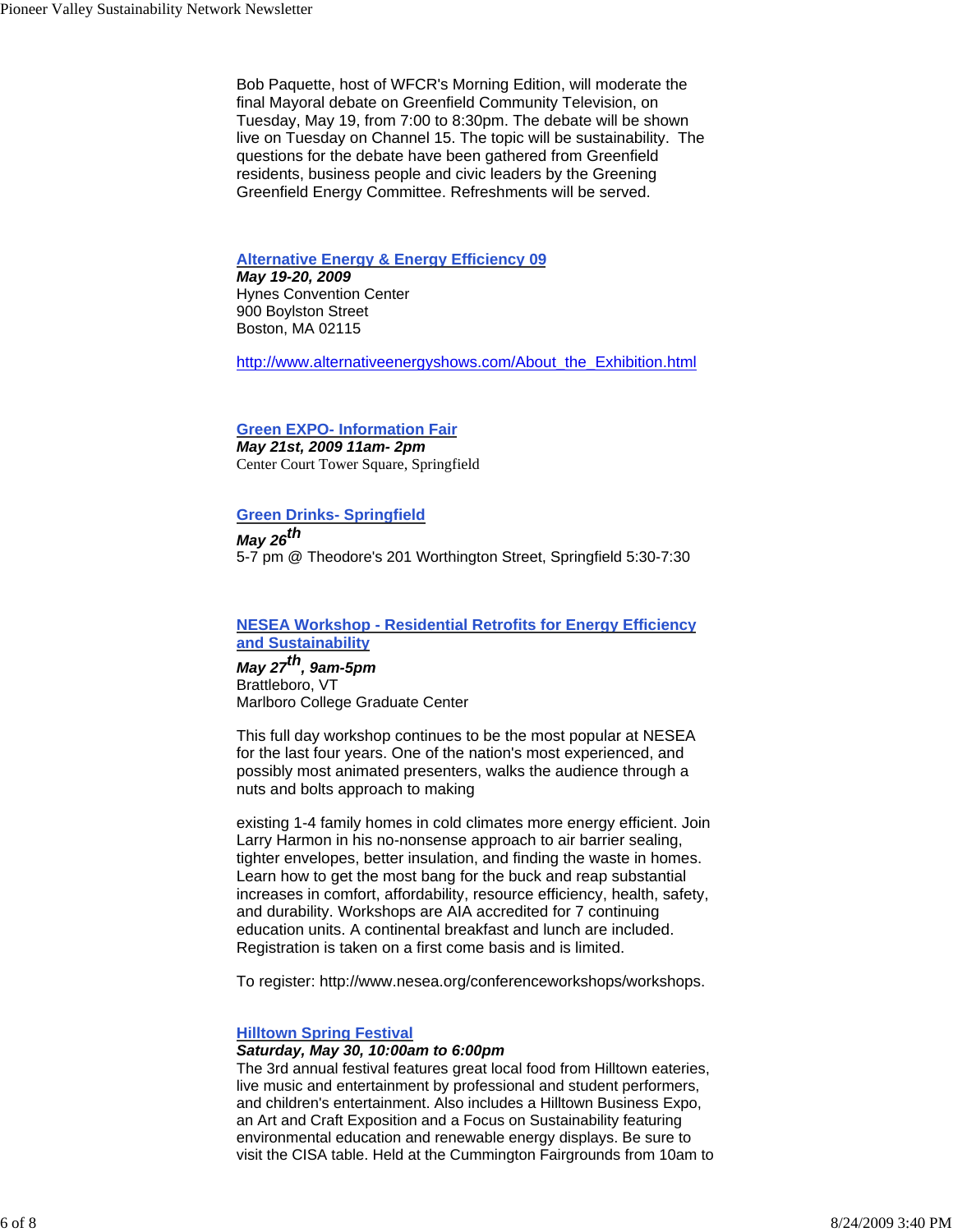6pm.www.hilltowncdc.org

## *June 2009*

**TOGETHER ON THE LAND -** *Options for Sustainable, Affordable & Ecological Living in Community*

### *Friday June 5th, 2009*

7-8:30pm PANEL DISCUSSION at Second Congregational Church, 16 Court Square - Greenfield, MA

#### *Saturday June 6th, 2009*

9am-4pm MULTI-SITE GUIDED TOUR Franklin County, MA Pre-Registration Required

More information and registration see **VCLT.ORG** or Call Megan at 413-624-5128 to register.

Can we build sustainable communities that are affordable and ecological? Yes! Throughout the Pioneer Valley (and Franklin County) there are numerous models for how to create communities that balance affordability, ecology and community connections. No one model has all the answers - but they all offer tremendous insights and for some, may be the answer you were looking for today. This tour & pre-tour discussion focuses on concrete examples of sustainable community living right here in Franklin County. Tour stops will include:

Cooperatively owned homes, Homes on community land trust land, A small cohousing development, A rural ecovillage, A working farm utilizing the state APR program, "In-town" green housing, New construction & existing neighborhoods, and an Intentional community.

 The goal of this tour is to connect people with organizations and individuals working towards sustainable community living, offer real-world examples of community models, and explain basic information about how they work. We hope you can come!Co-sponsored by: Cooperative Development Institute, Coop Power, Katywil Ecovillage, Mount Grace Land Conservation Trust & Valley Community Land Trust

#### **Green Drinks- Northampton** *June 10th* Northampton Brewery 5:30-7:30

#### **Green Drinks- Springfield**

*June 23rd* 5-7 pm @ Theodore's 201 Worthington Street, Springfield 5:30-7:30

#### **Links and Resources**

In doing research for the newsletter I often run across interesting websites/new technologies/resources that might be useful (or just entertaining) to further our work toward sustainability.

Google Earth has launched a new interactive map that provides an overview of the carbon footprint of different streets and buildings in the US. The new application allows users to view carbon emissions from factories, power plants, roads and residential areas in order to